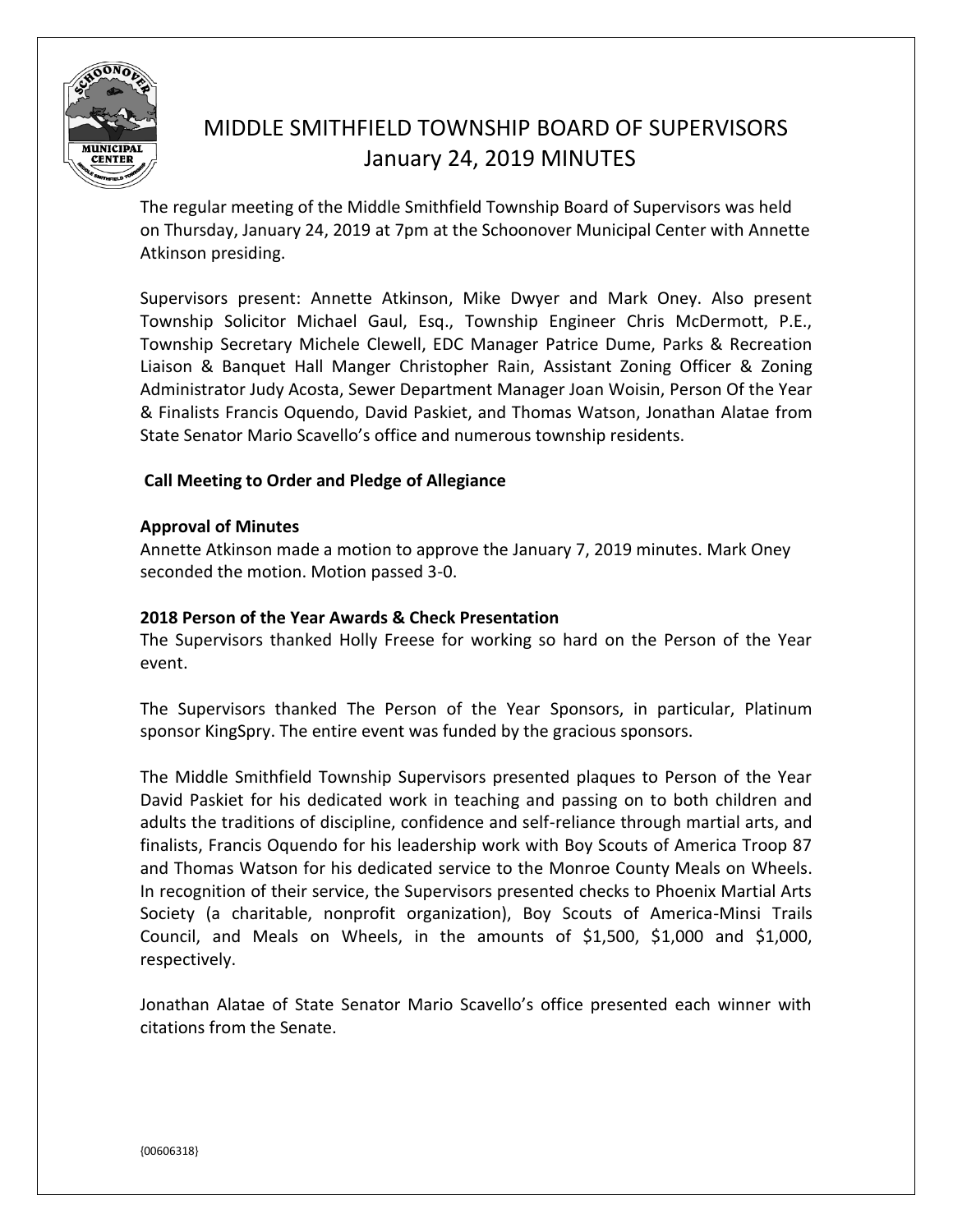#### **Conditional Use Hearing**

Mt. Nebo Apartments, LLC; Annette Atkinson made a motion to continue the public hearing to February 14, 2019 at 7pm and asked if anyone in the audience was present for the proceedings. No one was present for the hearing, except the engineer for the project. Mark Oney seconded the motion. Motion passed 3-0.

#### **Preview of 2019**

*(A complete copy of the Preview of 2019 report is available on the township website)* 

A PowerPoint presentation showcasing the "Preview of 2019" was given by the Township Staff and Board of Supervisors. Ms. Atkinson stated that copies of the presentation will be posted to the township website.

The report reviews accomplishments and plans of the Township's general government, administration, communications, budget & finance, parks, public works, sewer, zoning, economic development, historical and special events.

#### **Report of Executive Session(s)**

Attorney Gaul stated that an executive session was held prior to the meeting to go over legal matters with the Township Supervisors.

**Correspondence** 

None

#### **Treasurer's Report**

Mike Dwyer made a motion to approve general fund payables in the amount of \$104,423.06. Mark Oney seconded the motion. Motion passed 3-0.

Mike Dwyer made a motion to approve the sewer department payables in the amount of \$53,665.13. Annette Atkinson seconded the motion. Motion passed 3-0.

Mike Dwyer made a motion to approve the golf department payables in the amount of \$8,561.39. Mark Oney seconded the motion. Motion passed 3-0.

Mike Dwyer made a motion to approve the liquid fuels payables in the amount of \$17,767.66. Mark Oney seconded the motion. Motion passed 3-0.

Mike Dwyer made a motion to approve the cable franchise payables in the amount of \$8,638.38. Mark Oney seconded the motion. Motion passed 3-0.

**Solicitors Report** None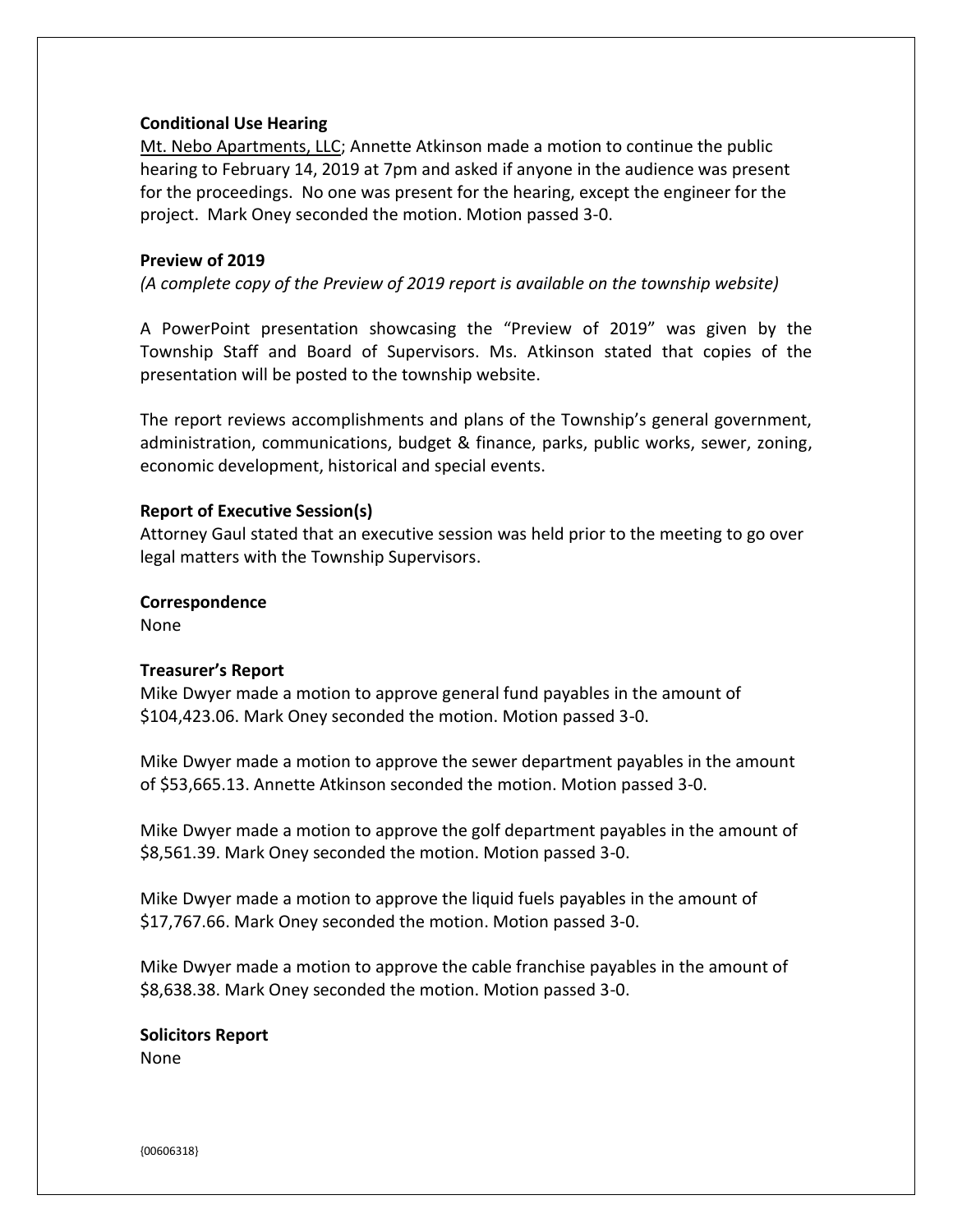## **Engineers Report**

None

## **Old Business**

Proposed Resolution No. 12-2018-3; a Resolution Of The Board Of Supervisors For Middle Smithfield Township, A Township Of The Second Class, Located In Monroe County, Commonwealth Of Pennsylvania (The "Township"): 1) Authorizing The Borough Of East Stroudsburg To Condemn, Pursuant To The Pennsylvania Eminent Domain Code, 26 Pa C.S.§101, *Et Seq.,* And Specifically 26 Pa C.S.§206, And The Pennsylvania Borough Code §1501, §1503, And §2411 Pertaining To Water Systems, The Lands Of Robert A. Lewis, Sr. And Dorothy J. Lewis, Trustees Of The Lewis Revocable Living Trust, Bearing Tax Parcel Number 09/17/1/1-3 Consisting Of 55.02 Acres, More Or Less, Of Land Including A Residential Dwelling And Attendant Residential Facilities, Located On 670 Wooddale Road, Middle Smithfield Township, Monroe County, Pennsylvania;

Attorney Gaul recommended the Board of Supervisors vote to take no further action on Resolution 12-2018-3 and to remove it from the agenda as the East Stroudsburg Borough's Solicitor stated that the Resolution is no longer necessary. Annette Atkinson made the motion and Mike Dwyer seconded the motion to take no action and remove Resolution 12-2018-3 from the agenda. Mr. Lipkind asked what is the purpose of the Resolution and Attorney Gaul provided one. Motion passed 3-0.

## **New Business**

Mobilitie, LLC Conditional Use Application: Mobilitie, LLC, has filed an application for conditional use approval for wireless antennas, or related equipment, to be placed in the following locations;

- a. 5008 Winona Falls Rd. PIN # 09735400042064
- b. Milford Rd., East Stroudsburg, PA, near to PIN 09732304736050
- c. 5017 Milford Rd., PIN # 09732304834639

Annette Atkinson made a motion to schedule and advertise a public hearing on the application for February 28, 2018 at 7pm. Mark Oney seconded the motion. Mr. Lipkind asked if these are cell towers, and Attorney Gaul said no, they are wireless antennas that are placed on the telephone poles. Motion passed 3-0.

Resolution 01-2019-1; a Resolution of Middle Smithfield Township ("Township") authorizing the Township's officers and officials to engage financial and legal professionals to assist the Township as it considers an upcoming financing project. Annette Atkinson made a motion to approve Resolution 01-2019-1. Mike Dwyer seconded the motion. Motion passed 3-0.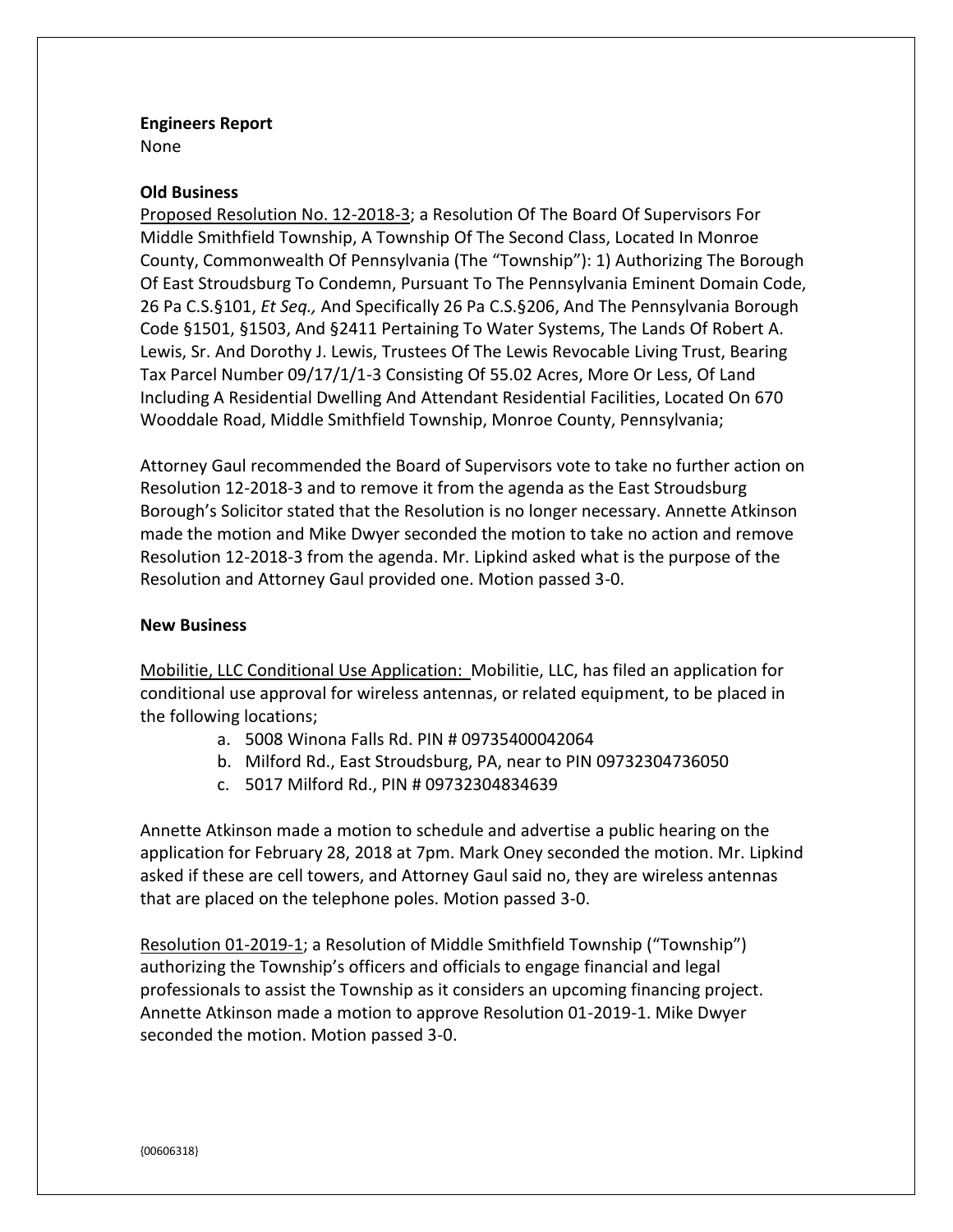Accept letter of resignation from Historical Commission member Ken Johns; Annette Atkinson made a motion to accept Ken John's letter of resignation from the Historical Commission. Mark Oney seconded the motion. Motion passed 3-0.

Appoint Charisse Fallon to the Historical Commission; Annette Atkinson made a motion to appoint Charisse Fallon the fill the vacancy left by Kim Williams with the term expiring December 31, 2023.

Cancel the March  $14<sup>th</sup>$  Board of Supervisors meeting and Authorize advertising rescheduling the meeting to March 13th at 7pm; Annette Atkinson made a motion to cancel the March 14, 2019 meeting and rescheduled it to March 13, 2019 at 7pm. Mike Dwyer seconded the motion. Motion passed 3-0.

#### **Public Comment**

Mr. Lipkind commended the public works employees and wished the township would take over the State portion of Sellersville/Lower Lakeview roads.

Tim O'Donnell suggested that, for safety reasons, all the speed limits on Route 209 should be made consistent.

Francis Oquendo stated that one of the Eagle Scout projects has been approved for the Echo Lake Park and the other is expected to be approved next month.

Ms. O'Donnell asked about the pathway along Route 209. Annette Atkinson explained that the Township's current priority is obtaining grant funding for bridge repairs. The Township did not want to submit grant applications to the Commonwealth funding agencies on competing Township projects, as it could undermine the strength of an application, or the consideration an application would receive.

#### **Next Meeting**

February 14, 2019 at 7pm

#### **Adjournment**

Mike Dwyer made a motion to adjourn the meeting at 9:10am. Mark Oney seconded the motion. Motion passed 3-0.

Respectfully submitted,

Michele L. Clewell Township Secretary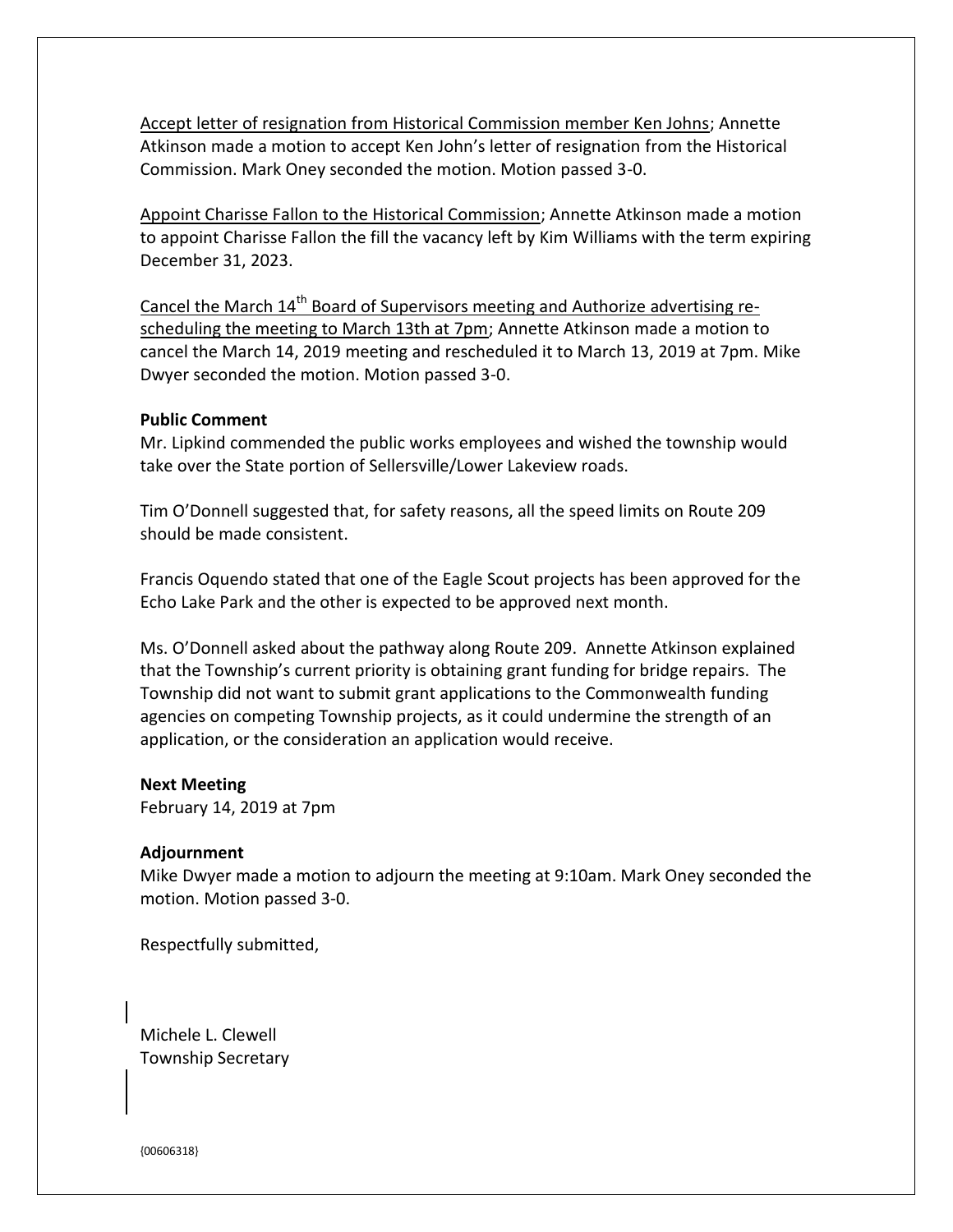# General fund

| <b>Num</b> | Name                                                                     | Memo                                                           | <b>Credit</b> |
|------------|--------------------------------------------------------------------------|----------------------------------------------------------------|---------------|
|            |                                                                          |                                                                |               |
| 59127530   | Met Ed                                                                   | 100069220836 River Rd light                                    | 20.53         |
| 17046      | <b>VOID CHECK</b>                                                        | void                                                           |               |
| 17047      | Greater Pocono Chamber of Commerce                                       | WIB luncheon                                                   | 20.00         |
| 59266347   | Met Ed                                                                   | 100016951467 bldg A                                            | 536.28        |
| 59267124   | Met Ed                                                                   | 100114051681 Bark park                                         | 20.82         |
| 59266212   | Met Ed                                                                   | 100073577916 Sellersville light                                | 33.92         |
| 59267035   | Met Ed                                                                   | 100124280825 Oak Grove light                                   | 31.42         |
| 59266990   | Met Ed                                                                   | 100059550028 Echo Lake                                         | 48.92         |
| 59266253   | Met Ed                                                                   | 100016915751 Municipal Light                                   | 20.53         |
| 59266148   | Met Ed                                                                   | 100036091245 bldg B                                            | 327.42        |
| 59387051   | Met Ed                                                                   | 100126688959 Dancing Ridge                                     | 28.06         |
| 17048      | <b>Phoenix Martial Arts Society</b>                                      | David Paskiet 2018 Person of the Year                          | 1,500.00      |
| 17049      | Monroe County Meals on Wheels<br><b>BoyScoutsof America Minsi Trails</b> | Thomas Watson 2018 Person of the Yr Finalist                   | 1,000.00      |
| 17050      | Council                                                                  | Francis Oquendo 2018 Person of the Yr Finalist                 | 1,000.00      |
| 17051      | <b>AFLAC</b>                                                             | insurance a/c y2051                                            | 384.26        |
| 17052      | Alura Business Solutions LLC                                             | invs 31826,892,946,987,32109,166 computer service              | 3,812.05      |
| 17053      | American United Life Insurance<br>Company                                | policy G 0061299-0000-000 life insurance                       | 1,852.01      |
| 17054      | Autozone                                                                 | invs 6787322354,7061,6987,6978,8315,9302,,40536,45891<br>parts | 402.01        |
| 17055      | Bergey's, Inc                                                            | inv ph634535r parts                                            | 77.96         |
| 17056      | Bradco Supply Co                                                         | invs 175037,029 signs                                          | 350.25        |
| 17057      | Chad Swisher.                                                            | reimburse for boots                                            | 150.00        |
| 17058      | Claude S. Cyphers, Inc.                                                  | invs 678426,411,496,501,585 parts                              | 673.12        |
| 17059      | <b>Cleveland Brothers</b>                                                | inv inpp3003876 parts                                          | 378.26        |
| 17060      | David Manter                                                             | inv 1419 permits                                               | 1,134.00      |
| 17061      | <b>DCED</b>                                                              | 3rd qtr permits                                                | 378.00        |
| 17062      | Donna G. Kenderdine, RPR                                                 | inv 16-19 Mt Nebo conditional use                              | 446.00        |
| 17063      | Double M Productions                                                     | inv 30908 safety shirts & hoodies                              | 717.56        |
| 17064      | Gilmore & Associates, Inc.                                               | invs 181514-181518 engineering                                 | 4,236.31      |
| 17065      | Hunter Keystone Peterbilt, LP                                            | inv x210052114:01 parts x210051828:01                          | 73.80         |
| 17066      | <b>International Code Council</b>                                        | inv 1000963883 code books                                      | 917.49        |
| 17067      | King, Spry, Herman, Freund & Paul LLC                                    | invs 134172-134182 legal fees                                  | 9,072.00      |
| 17068      | Lawson Products, Inc.                                                    | inv 9306373896 parts                                           | 58.14         |
| 17069      | Leroy Lewis                                                              | contracted maintenance- dog park                               | 200.00        |
| 17070      | Mailfinance                                                              | inv n7515190 postage machine                                   | 478.74        |
| 17071      | Marshalls Creek Plumbing                                                 | invs 13932,13940 parts                                         | 280.79        |
| 17072      | Middle Smithfield Township 2012 GOB                                      | 2012 GOB General Fund installment                              | 229.16        |
| 17073      | Monroe County Assessment<br>PA Municipal Health Insurance                | January Sales list                                             | 16.00         |
| 17074      | Cooperative                                                              | inv 10207571-72 health insurance                               | 52,520.96     |
| 17075      | PA One Call System, Inc.                                                 | inv 798427 monthly activity fee                                | 17.02         |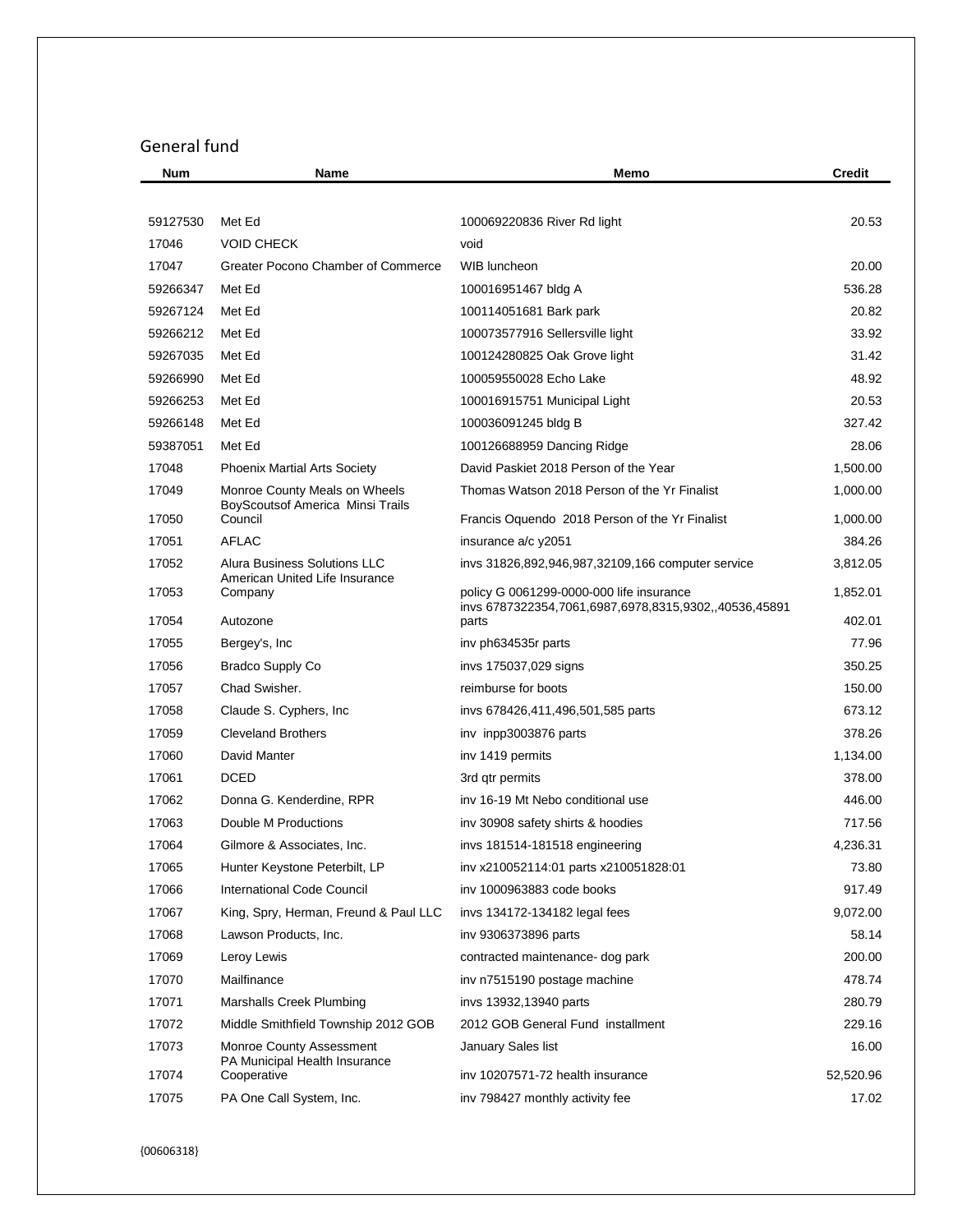|                                 | invs 2598249,2600943,944,4791,5704 propane & gasoline | 7,452.99   |
|---------------------------------|-------------------------------------------------------|------------|
| Pennsylvania American Water     | 1024-220008909318 Bark Park                           | 114.12     |
| Penteledata                     | iny b3445640 email boxes                              | 291.84     |
| <b>PMRS</b>                     | 45-027-5n admin fee                                   | 920.00     |
| Pocono 4 Wheel Drive            | invs 222421,460 parts                                 | 250.00     |
| Pocono Mountain COG             | 2019 membership fee                                   | 200.00     |
| Pocono Record                   | inv 186051 public notices                             | 243.44     |
| <b>PSATS</b>                    | inv-45767-J6ZO TEMA forum                             | 95.00      |
| RICOH USA, Inc.                 | inv 5055502649 additional copies                      | 277.97     |
| <b>Scantek</b>                  | inv 18020 Scanning project                            | 6,878.00   |
| <b>Service Tire Truck</b>       | iny 170378-26 tires                                   | 1,200.90   |
| Staples Advantage               | invs 8052726144,831481,905274 office supplies         | 871.50     |
| Sun Litho Print                 | inv 42401 envelopes                                   | 295.00     |
| Triad Truck Equipment, Inc      | invs 0080042,80208 parts                              | 325.00     |
| <b>Tulpehocken Spring Water</b> | iny 4408568 water                                     | 58.69      |
| Verizon                         | a/c 450-395-041-0001-25                               | 358.72     |
| Warehouse Battery Outlet, Inc.  | inv 411450 battery                                    | 84.90      |
| Waste Management                | inv 332642402033 dumpsters                            | 696.70     |
| <b>DCED</b>                     | 4th qtr permits                                       | 265.50     |
| <b>PSATS</b>                    | inv-45765-T2T9 leadership series                      | 99.00      |
|                                 |                                                       | 104,423.06 |
|                                 |                                                       |            |

# Sewer fund

| <b>Num</b> | <b>Name</b>                                             | <b>Memo</b>                          | <b>Credit</b> |
|------------|---------------------------------------------------------|--------------------------------------|---------------|
|            |                                                         |                                      |               |
| 13159      | Evoqua Water Technologies                               | 903845270                            | 3,023.28      |
| 13160      | GILMORE & ASSOCIATES, INC.<br>KING SPRY HERMAN FREUND & |                                      | 12,609.98     |
| 13161      | <b>FAUL</b>                                             | 134175                               | 2,064.00      |
| 13162      | PA ONE CALL SYSTEM, INC.                                | 798430                               | 22.61         |
| 13163      | PROSSER LABORATORIES, INC.                              | 418897                               | 560.80        |
| 13164      | <b>WASTE MANAGEMENT</b>                                 | 3322128-0203-4                       | 3,151.13      |
| 13165      | MET-ED                                                  | 100044863148 - WL Island View        | 27.42         |
| 13166      | MET-ED                                                  | 100016914275 - PS#5 Rt 209/Municipal | 305.61        |
| 13167      | MET-ED                                                  | 100018446334 - PS#3 McCole & 209     | 112.87        |
| 13168      | MET-ED                                                  | 100018440378 - PS#4 Maple Ln         | 314.58        |
| 13169      | MET-ED                                                  | 100016867432 - PS#8 LOTP             | 217.23        |
| 13170      | MET-ED                                                  | 100018442556 - PS#7 McCole & NP      | 181.03        |
| 13171      | MET-ED                                                  | 100081035618 - Lift Station          | 22.25         |
| 13172      | MET-ED                                                  | 100083606630 - PS#9 Oak Grove        | 147.81        |
| 13173      | MET-ED                                                  | 100018448652 - Main STP              | 5,229.45      |
| 13174      | MET-ED                                                  | 100089058661 Rt 209                  | 20.44         |
| 13175      | MET-ED                                                  | 100016629691 - Sleepy Hollow         | 185.38        |
| 13176      | MET-ED                                                  | 100076523768 - WL Mtn Pass           | 1,060.72      |
| 13177      | MET-ED                                                  | 100080913799 - Off Sleepy Hollow     | 108.91        |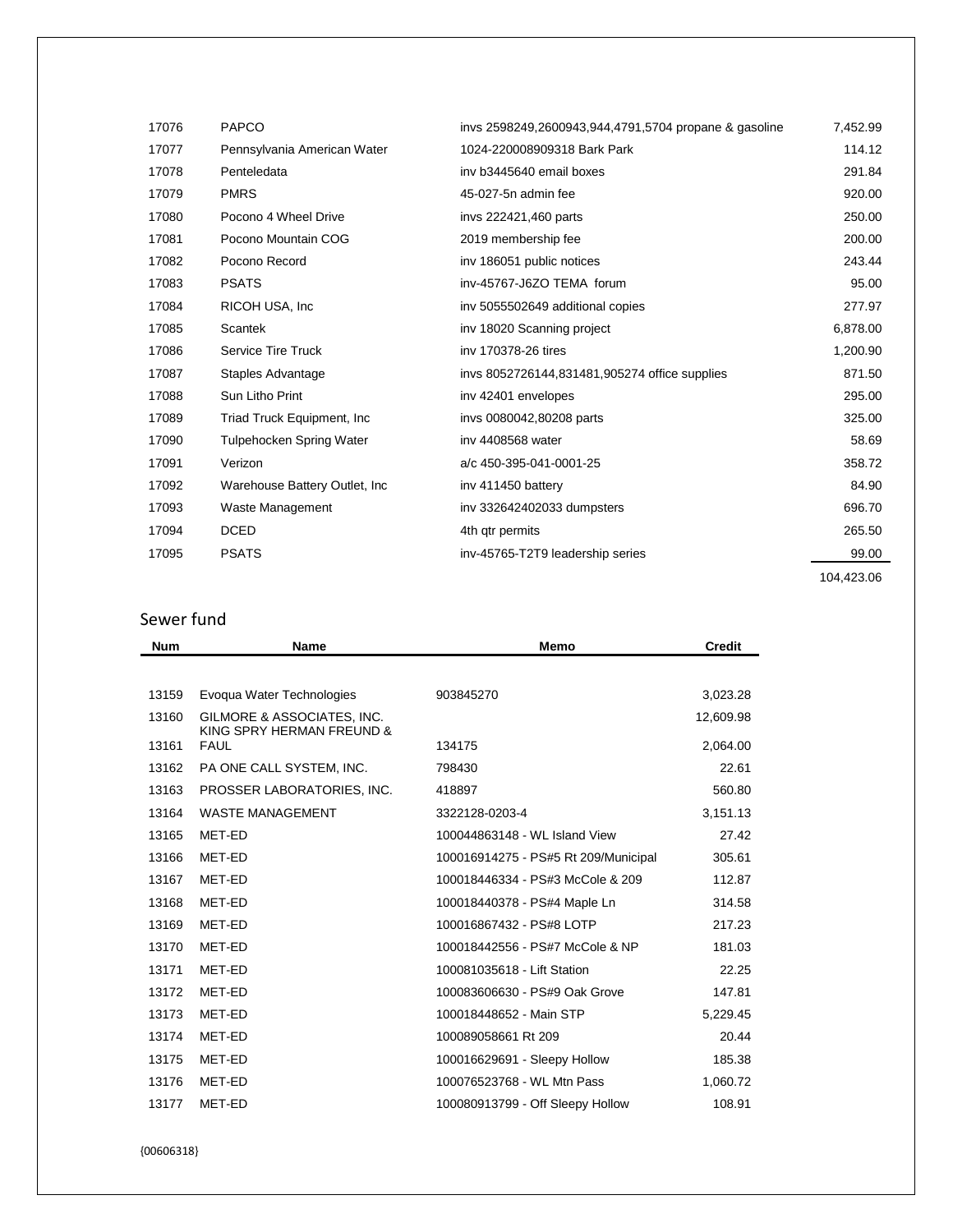| 13178 | MET-ED                     | 100044877809 WI Clubhouse Dr                                                  | 38.79     |
|-------|----------------------------|-------------------------------------------------------------------------------|-----------|
| 13179 | MET-ED                     | 100080916826 - Fairway Villas                                                 | 42.89     |
| 13180 | MET-ED                     | 100080920911 Tree Tops                                                        | 28.74     |
| 13181 | MET-ED                     | 100018353951 - PS#6 Sellersville                                              | 334.06    |
| 13182 | <b>VERIZON</b>             | 450-733-757-0001-47 - PS#4 Maple Ln<br>450-733-758-0001-20 - PS#3 McCole &    | 35.83     |
| 13183 | <b>VERIZON</b>             | 209                                                                           | 35.83     |
| 13184 | <b>VERIZON</b>             | 250-733-759-0001-47 PS#7 McCole & NP                                          | 35.83     |
| 13185 | <b>VERIZON</b>             | 250-395-051-0001-57 - PS#6 Sellersville<br>450-395-051-0001-14 PS#5 Rt        | 39.07     |
| 13186 | <b>VERIZON</b>             | 209/Municipal                                                                 | 38.80     |
| 13187 | <b>VERIZON</b>             | 250-733-760-0001-28 - PS#8 LOTP<br>450-733-760-0001-83 0 PS#2 Fairway         | 35.83     |
| 13188 | <b>VERIZON</b>             | Villas                                                                        | 35.83     |
| 13189 | <b>VERIZON</b>             | 450-733-769-0001-92 - WL Mtn Pass                                             | 38.07     |
| 13190 | <b>VERIZON</b>             | 250-732-879-0001-70 - Rt 209                                                  | 1.97      |
| 13191 | <b>VERIZON</b>             | 350-733-772-0001-56 Main STP                                                  | 76.04     |
| 13192 | <b>VERIZON</b>             | 350-733-772-0001-56 - PS#9 Oak Grove<br>250-395-204-0001-04 - PS#10 Big Ridge | 40.45     |
| 13193 | <b>VERIZON</b>             | Dr                                                                            | 173.76    |
| 13194 | PROSSER LABORATORIES. INC. |                                                                               | 23,267.84 |
|       |                            |                                                                               | 53,665.13 |

# Golf fund

| <b>Num</b> | Name                                   | <b>Memo</b>                                                            | <b>Amount</b> |
|------------|----------------------------------------|------------------------------------------------------------------------|---------------|
|            |                                        |                                                                        |               |
| 290664131  | <b>PA American Water</b>               | 1024-210033261244                                                      | (91.73)       |
| 1935163    | Verizon                                | 570-223-7378                                                           | (1.97)        |
| 1935164    | Verizon                                | 570-223-8099                                                           | (313.77)      |
| 59266502   | Met-Ed                                 | 100081748855 pump house Tomx rd                                        | (218.47)      |
| 59266940   | Met-Ed                                 | 100081748863 Maint bldg                                                | (225.11)      |
| 59266879   | Met-Ed                                 | 100081784231 big ridge dr                                              | (47.93)       |
| 59266565   | Met-Ed                                 | 100085171773 quard shack                                               | (161.71)      |
| 59266457   | Met-Ed                                 | 100081748848 clubhouse                                                 | (955.81)      |
| 59267078   | Met-Ed                                 | 100104048101 pump house doral crt                                      | (19.29)       |
| 60812      | Claude S. Cyphers, Inc.                | invs 678099,145,298,568 parts                                          | (546.07)      |
| 60813      | Dave"The Wiz" Muller Equipment         | inv i190102610 repairs<br>Annual surface water use Country Club of the | (190.00)      |
| 60814      | <b>DRBC</b>                            | Poconos                                                                | (185.08)      |
| 60815      | <b>Grass Roots Turf Products</b>       | inv 831638 flags                                                       | (475.20)      |
| 60816      | Hellers Gas, Inc.                      | invs 2450334,335 propane                                               | (2,764.17)    |
| 60817      | Marshalls Creek Plumbing               | inv 13963 parts                                                        | (122.56)      |
| 60818      | NAPA Auto Parts                        | inv 2717-938417 parts                                                  | (54.95)       |
| 60819      | Pennsylvania Department of Agriculture | <b>BU11298</b>                                                         | (82.00)       |
| 60820      | Precision Small Engine Co., Inc.       | inv 588226 parts                                                       | (354.84)      |
| 60821      | Turf Equipment & Supply Co.            | invs 1026559,718,7210,7210-01 parts                                    | (1, 126.25)   |
| 60822      | Verizon                                | 250732882000156                                                        | (63.22)       |
| 60823      | Waste Management                       | iny 332785602035 clubhouse                                             | (325.36)      |